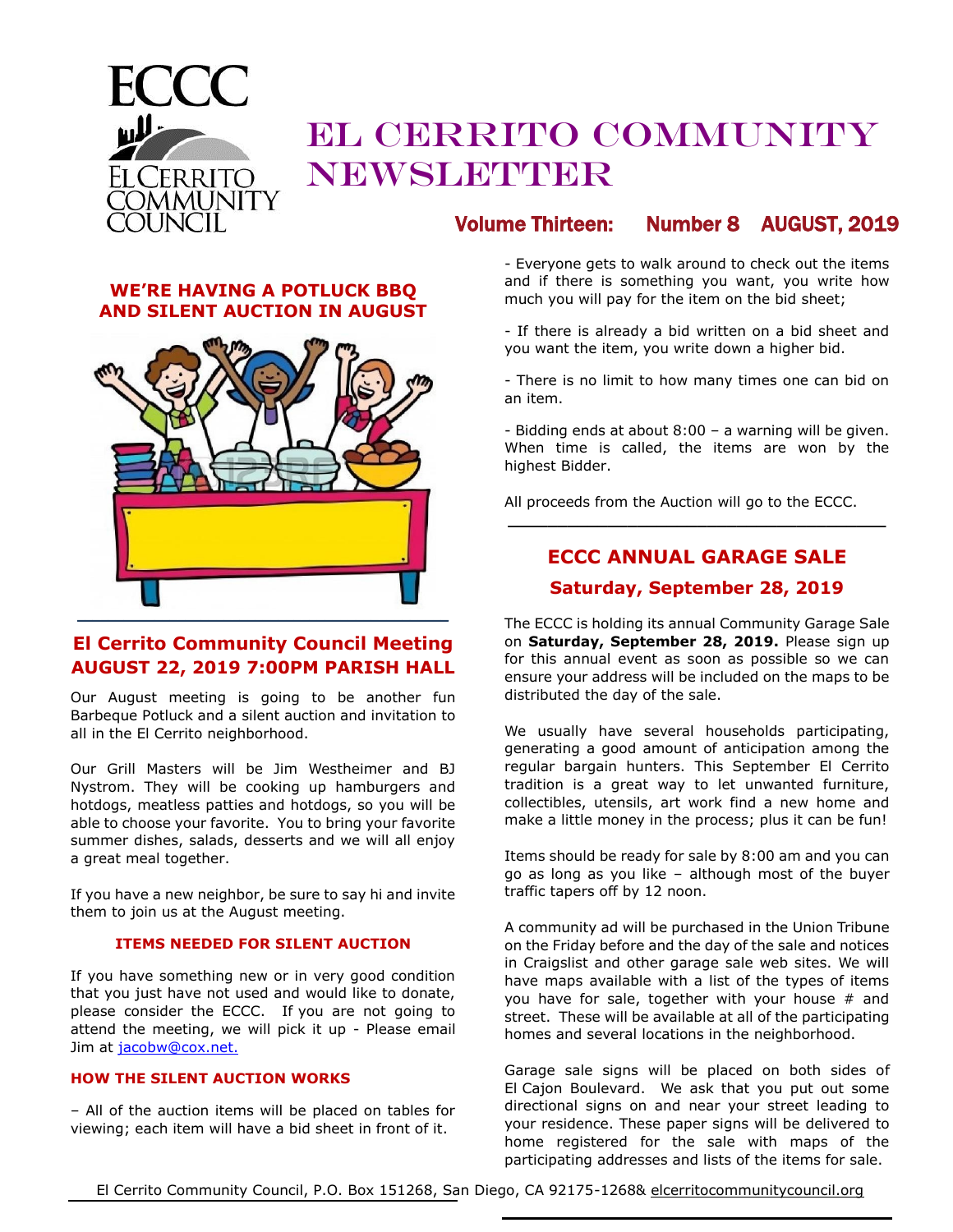The participation cost is real bargain at \$10.00 per household.

Please make your checks out to "ECCC" and send with *your name, address and a list of items to P.O. Box 151268, San Diego, CA 92175-1268* or mail us a check and send an email with *the information* to elcerritocommunitycouncil@gmail.com*.*

*\_\_\_\_\_\_\_\_\_\_\_\_\_\_\_\_\_\_\_\_\_\_\_\_\_\_\_\_\_\_\_*



#### **MEET OUR NEIGHBORHOOD COWBOY—ARTIST**

Educator/Designer/Photographer/ Fine Art Painter/Creative.

Born and raised native San Diegan, Richard Ybarra.

A 1979 Honors Graduate from *San Diego State University* with a BA Degree in Graphic Design Communication. Richard also has an Honors Master's Degree from *Argosy University* in Education Instructional Leadership.

His career experience has been as a graphic designer/creative director in the San Diego advertising/design industry. With over 35 years working experience, Richard has many client accomplishments in this arena as well.

His accomplishments as a teacher should also be noted. He taught graphic design at *The Art Institute of California-San Diego* for 21 years. Prior to his employment at The Art Institute, he was an instructor at the *University of California San Diego Extension* for 7 years.

Richard's creative talents are not only in graphic design and advertising. He has also exhibited his photographic and fine art work in private collections and galleries throughout San Diego County and California.

A resident of El Cerrito Heights since 1972, he has seen many changes throughout the community. He values improvements in our neighborhood environments and believes in contributing whenever possible.

Located at College and Adelaide Avenue are the AT&T City Boxes he painted in 2007.

No doubt, the painted subject matter of western icons is another real interest to Richard's heart. He is a

western buckaroo and always ready to blaze a new trail for the next western adventure.

Unfortunately, due to graffiti vandalism, Richard has altered and repainted the boxes 5 times since the first inception of 2007. Yes, Richard as well as the neighbors on Adelaide Avenue get very upset when the boxes are graffitied by vandals who have no consideration or respect for efforts of neighborhood creativity and environmental improvement.

He joins many other artists who feel the same way and will continue to improve the beauty of San Diego Neighborhoods. With their efforts the process of sharing their insightful talents and creativity will always be a part of community growth.



#### **EL CERRITO BEAUTIFICATION COMMITTEE**

The El Cerrito Beautification Committee is doing a great job cleaning up the community. You should join in. Our goal is to meet once a month to clean up litter and over grown weeds. This is a fun way to meet neighbors and do something great for your community.

Our next work party is Saturday August 24<sup>th</sup>, 8:30 a.m. Clean-up days are the Saturday after the community meeting. We meet at the corner of 58th and Trojan Ave and work for no more than two hours.

We will work on 54th Street, El Cajon Blvd to Adams Avenue. Scrimshaw Coffee at 5542 El Cajon Blvd gives our crew a 10% discount - join us for a bite afterward.

If you'd like more information or would like to join us please call Lorna Zukas at 619-538-9689. If you can't make it this month but want to join in the future or if you have areas that you feel need clean-up, please email [elcerritocommunitycouncil@gmail.com.](mailto:elcerritocommunitycouncil@gmail.com)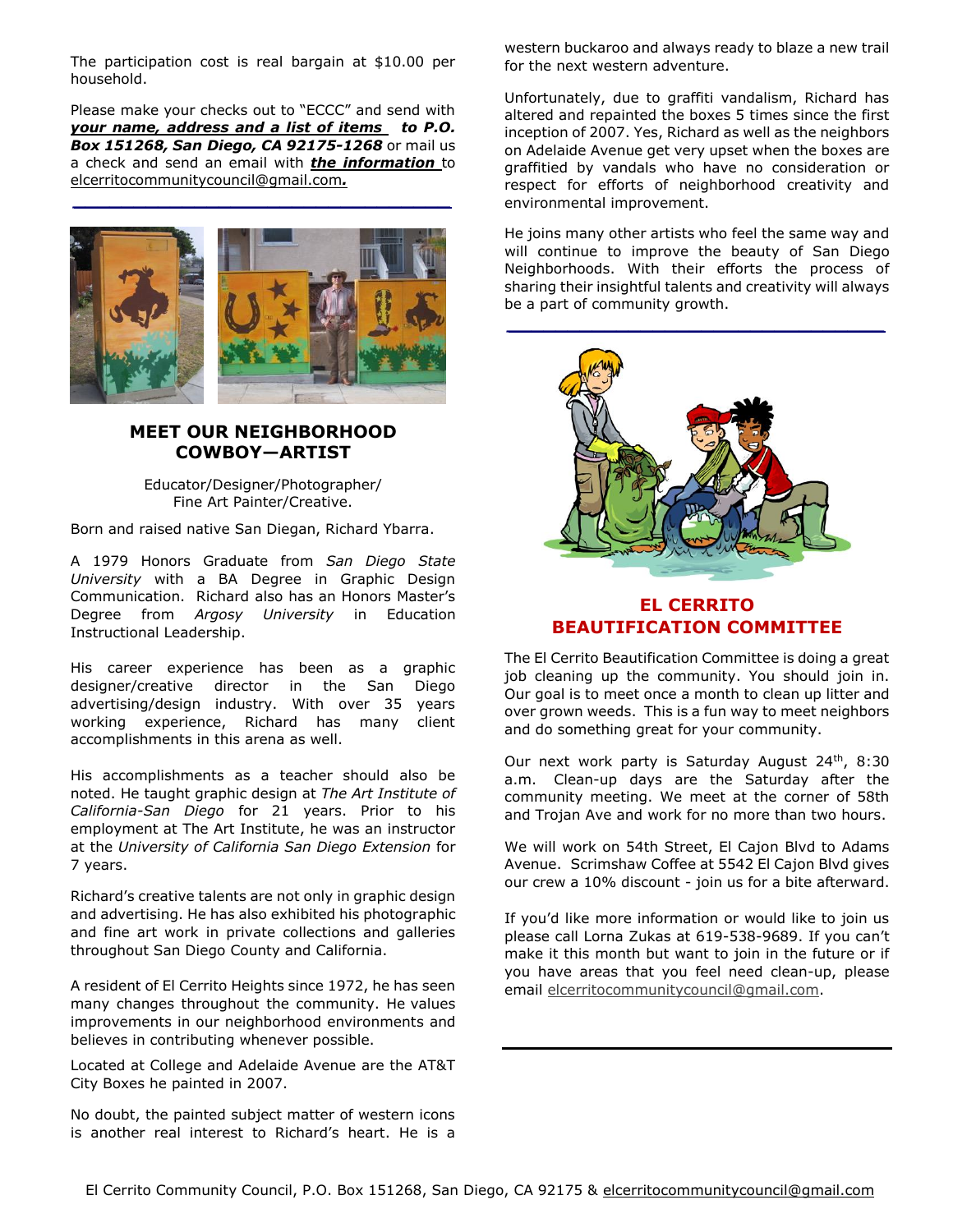

#### **SAVE THE DATE FOR THE FOLLOWING EVENTS PROGRAMS ARE TENTATIVE AND SUBJECT TO CHANGES**

**August 22nd BBQ Potluck & Silent Auction.**

**August 24, Saturday – El Cerrito Beautification** 

**Cleanup** - Meet at 8:30 am at 58th & Trojan.

**September 28th - El Cerrito Garage Sale.** 

#### **CERT SAN DIEGO Firefighters & Citizens Working Together**

Community Emergency Response Team (CERT) training is another way to help our community. CERT San Diego instructors teach citizens to take life saving action to help families, neighbors businesses and communities get through the first hours or days of an emergency when emergency services are overwhelmed.

Joining CERT San Diego begins with the academy. CERT San Diego hosts two full academies yearly. Each academy is 24 hours long and held on two consecutive or staggered weekends. Class will begin at 10am and finish at approximately 4pm each day. Attendance at all four days of class are required for course completion. To participate you must be 18 years and older, live in the city of San Diego and register online.

The dates for this year's Fall Academy are October 19, 20, 26 and 27. In order to register for the full academy, select all four "shifts". You must be able to attend all four days of the academy to attend. Unfortunately we are unable to offer make-up classes.

You can register this through a desktop computer or mobile app by clicking the "Sign Up+" button next to each of the four days of the academy. You must register for all four days of the academy to attend.

Once you sign up for all four days of the academy, you will be provided information regarding the location and times. For more information and to sign up go to [www.sandiego.gov/fire/services/cert.](http://www.sandiego.gov/fire/services/cert)

### **EMERGENCY PLANNING**

**\_\_\_\_\_\_\_\_\_\_\_\_\_\_\_\_\_\_\_\_\_\_\_\_\_\_\_\_\_\_\_\_\_\_\_\_\_\_**

**Put together a plan by with your family, friends, or household to start your emergency plan. Consider the specific needs in your household.**

- 1. How to receive **[emergency alerts and warnings](http://www.ready.gov/alerts)?**
- 2. What is our **[shelter](http://www.ready.gov/shelter) plan?**
- 3. What is our **[evacuation](http://www.ready.gov/evacuation) route?**
- 4. What is our **[communication plan](http://www.ready.gov/make-a-plan)?**

#### **Get Your Kids On Your Team!**

Preparing for emergencies is not just for adults. Young children and teens alike need to be part of the process — for their own safety and sense of empowerment.

- Work together to build an emergency kit.
- Sit down as a family to talk about your communications plan.
- Role-play what you would do during a disaster.

**\_\_\_\_\_\_\_\_\_\_\_\_\_\_\_\_\_\_\_\_\_\_\_\_\_\_\_\_**

• Hold fire drills in your house.



### **FRIDAY NIGHT LIGHTS AT CRAWFORD**

The schedule for the Crawford High School 2019 Football season is the following:

**8/23** 3:30p JV; 6:30p VR @San Diego High Location: San Diego High School

**8/30** 6:30p VR Maranatha Christian Location: **Crawford High School**

**9/6** 6:30p VR Montgomery High Location: **Crawford High School** 

**9/13** 3:30 JV; 6:30p VR San Sedro High Location: **Crawford High School**

**9/27** 7:00p @Castle Park High Location: Castle Park High School

**10/4** 3:30p JV; 6:30p VR @Hoover High Location: Hoover High School

**10/11** 3:30p JV; 6:30p VR @Scripps Ranch High Location: Scripps Ranch High School

**10/18** 6:30p VR @Coronado Location: Coronado High School

**10/25** 3:30 JV; 6:30p VR Serra High Location: **Crawford High School**

**11/1** 3:30p JV; 6:30p VR @Clairemont High Location: Clairemont High School